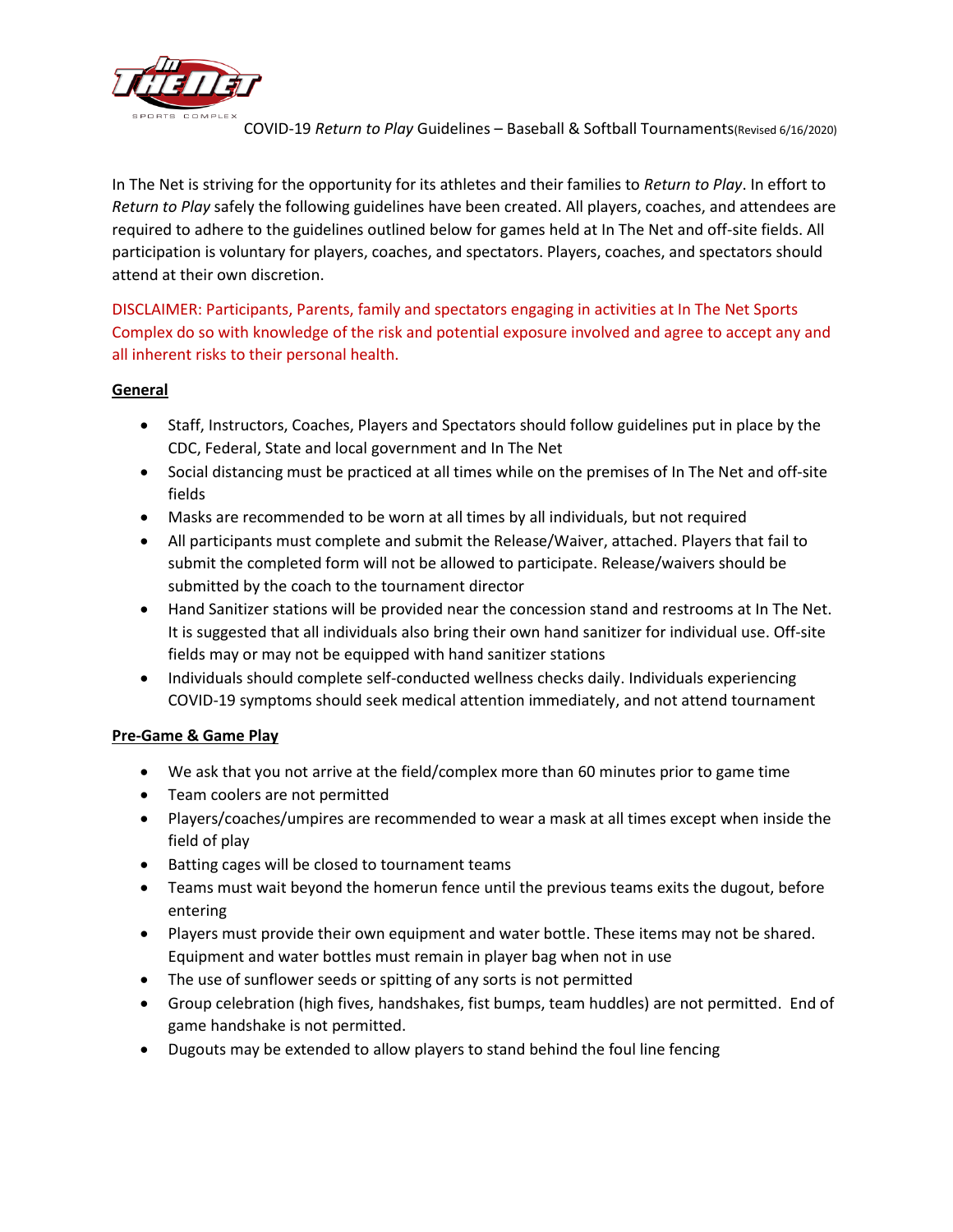

COVID-19 *Return to Play* Guidelines – Baseball & Softball Tournaments(Revised 6/16/2020)

# **Game Play (Cont'd)**

- Home plate meeting will be conducted with umpires, and only 1 coach from each team, all must practice social distancing
- Mound huddles are prohibited. Mound meeting is restricted to pitcher, catcher and one coach. Social distancing must be practiced
- Teams should exit the field in a timely fashion at the completion of the game, and hold postgame meeting beyond the homerun fence, practicing social distancing
- Awards will be given to the head coach for distribution
- The home plate umpire will be social distanced, approximately 6 feet behind the pitcher (Baseball)
- The home plate umpire will be social distanced behind the catcher per USA Softball *Return to the Ballpark* guidelines(Softball)
- Foul balls should be returned to the dugout to be sanitized before returning to the field of play
- Tournament director will provide adjusted game times if necessary

## **Spectators**

- Spectators are limited to 2 spectators per 1 player, to adhere to state guidelines
- Spectators are recommended to bring their own chairs, bleachers may be removed or closed

## **Concessions**

- The menu at concession stand(s) may be limited
- Water fountains will be disabled, please ensure you supply your own water container

## **Sanitizing & Cleaning Procedures**

- Portable restrooms and indoor restrooms will continue to be available. Indoor restrooms should be accessed through the lobby's main entrance
- Frequently touched surfaces and restrooms will be cleaned and sanitized more frequently throughout the day
- Staff Training: In The Net Staff will be trained on all new health and safety guidelines